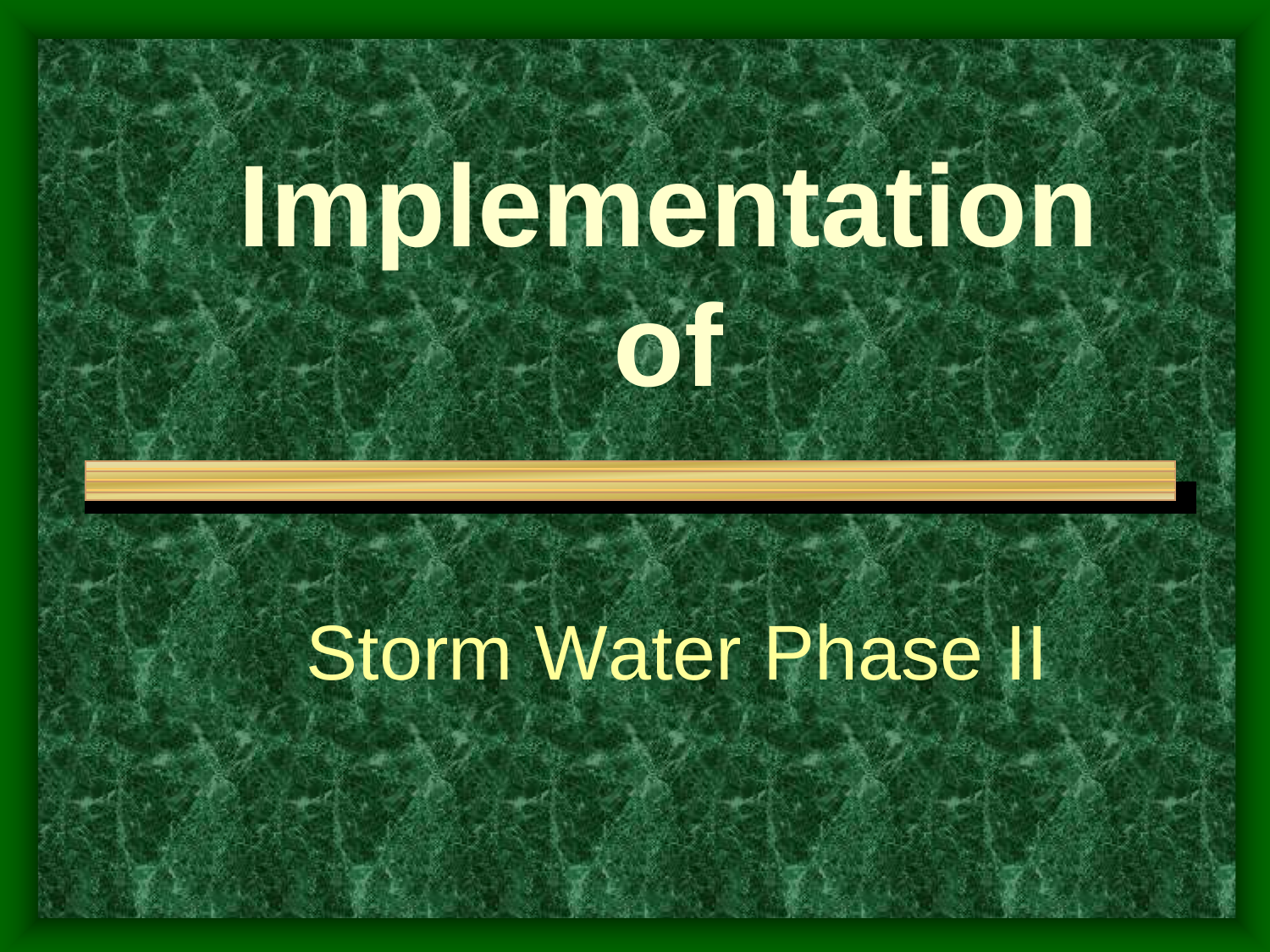**In implementing the Clean Water Act, EPA requires** *that all owners/operators of small MS4s reduce the discharge of pollutants from a regulated system to the "maximum extent practicable"* **to protect water quality.**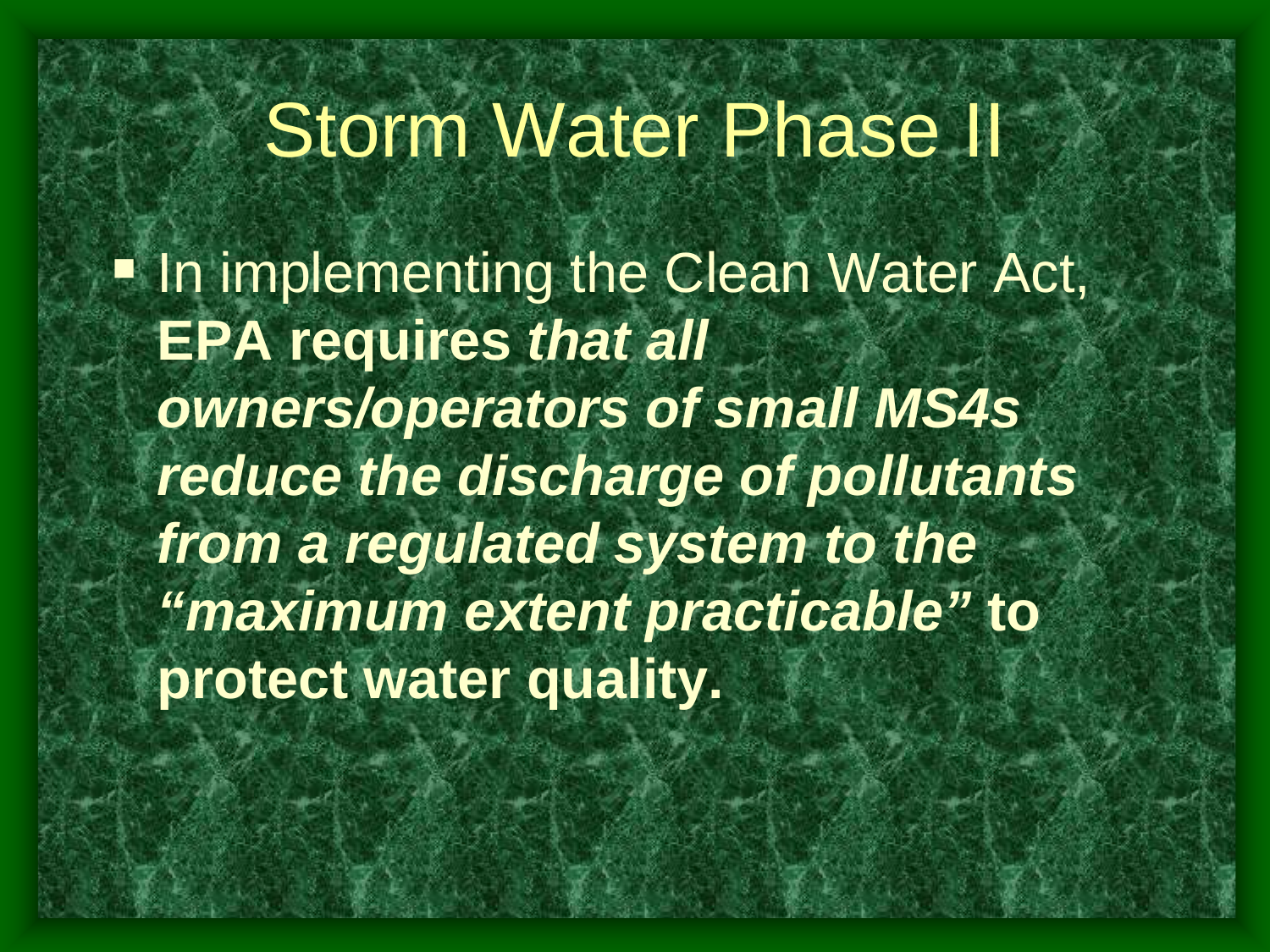- **Why worry about storm water quality?**
	- Quality of life
	- Drinking water usage of some streams
	- Cleaner streets
	- Reduced Operation & Maintenance of drainage systems
	- Land preservation
	- Community aesthetics
	- Wildlife habitat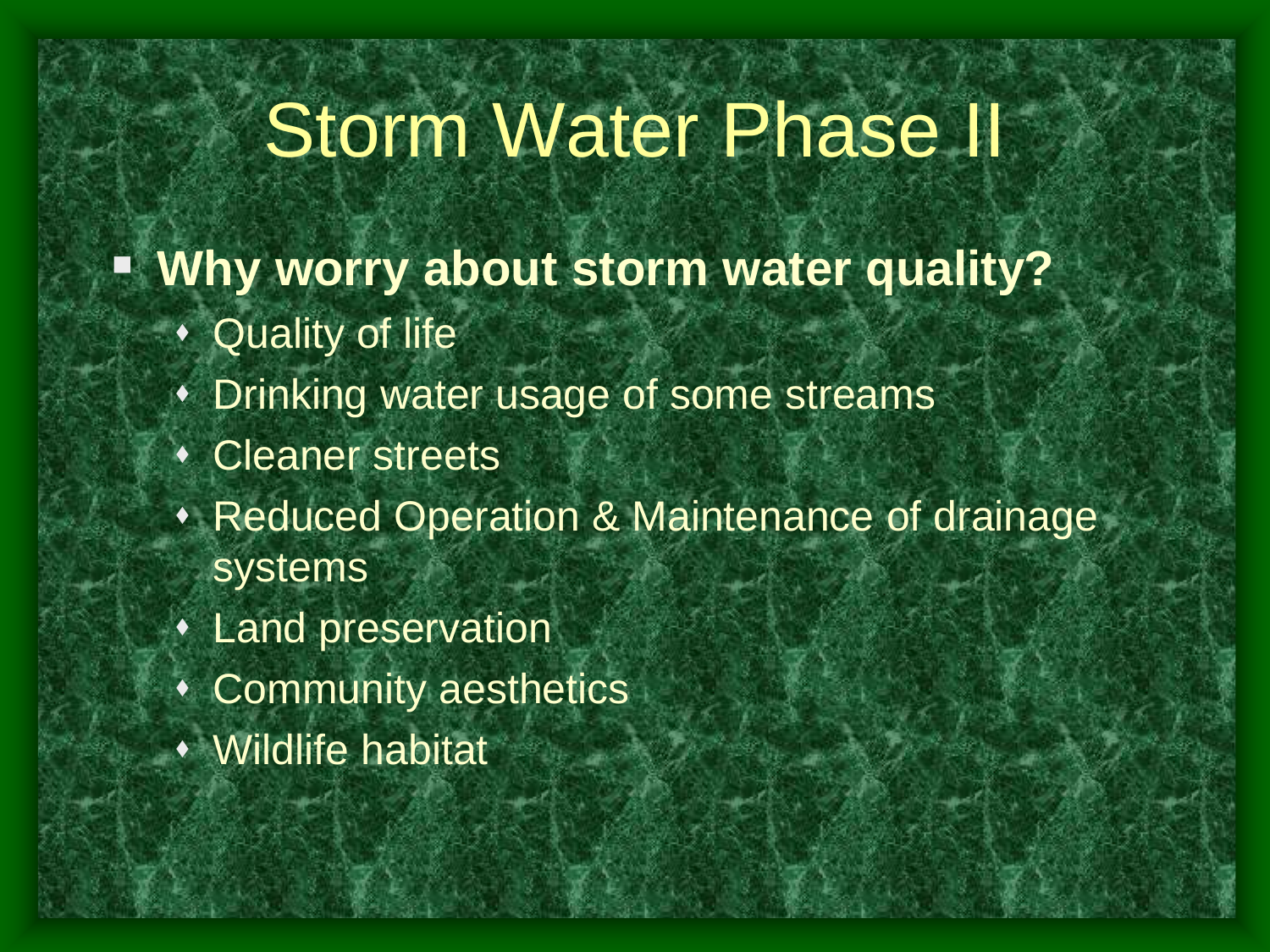#### **History**

- 1948 Federal Water Pollution Control Act
- 1972 Clean Water Act
- 1987

National Pollutant Discharge Elimination System (NPDES)

Nonpoint Source (NPS) program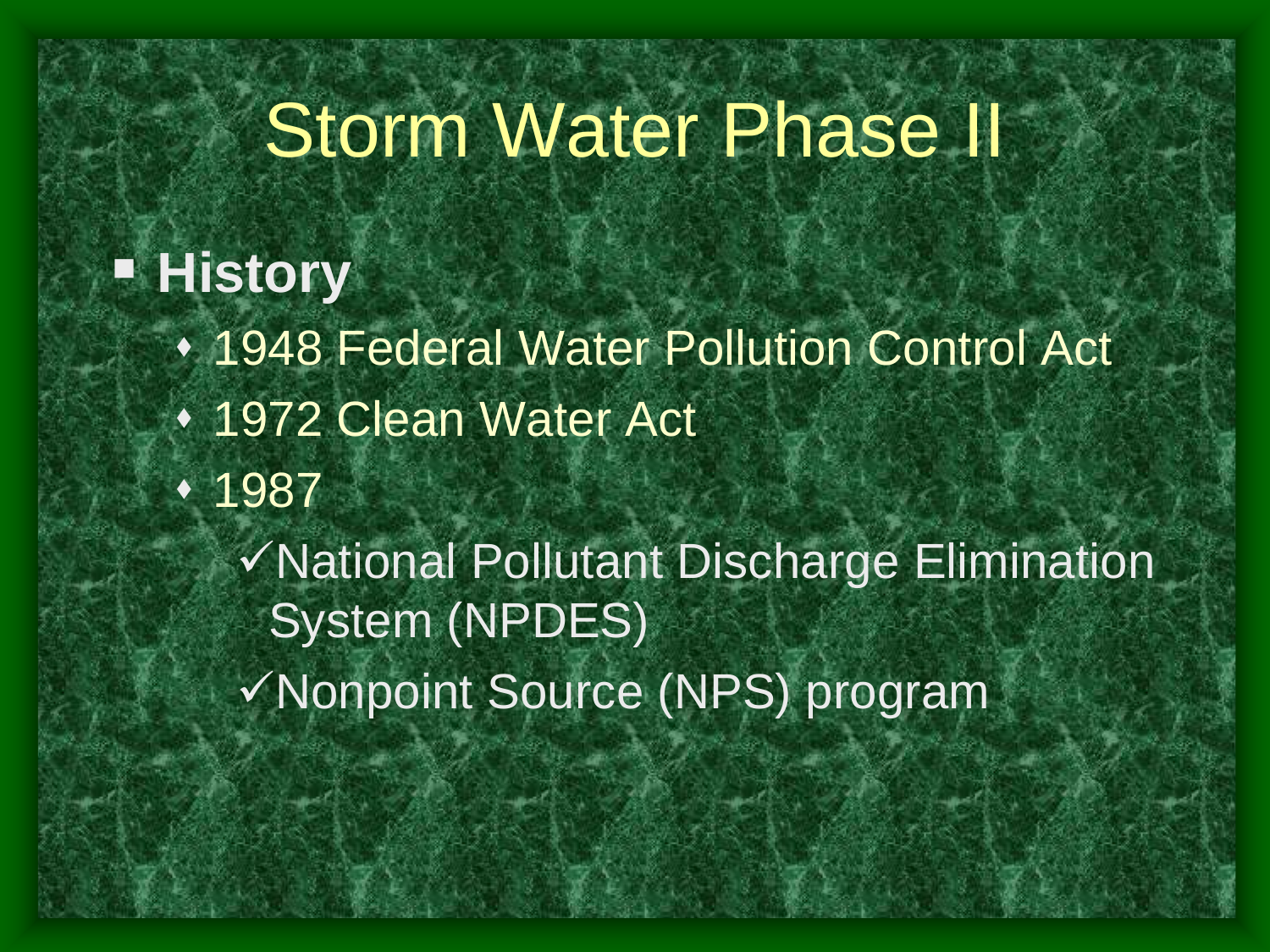**E** Nonpoint pollution sources Urban storm water runoff Agricultural runoff Construction site runoff **Industrial site runoff**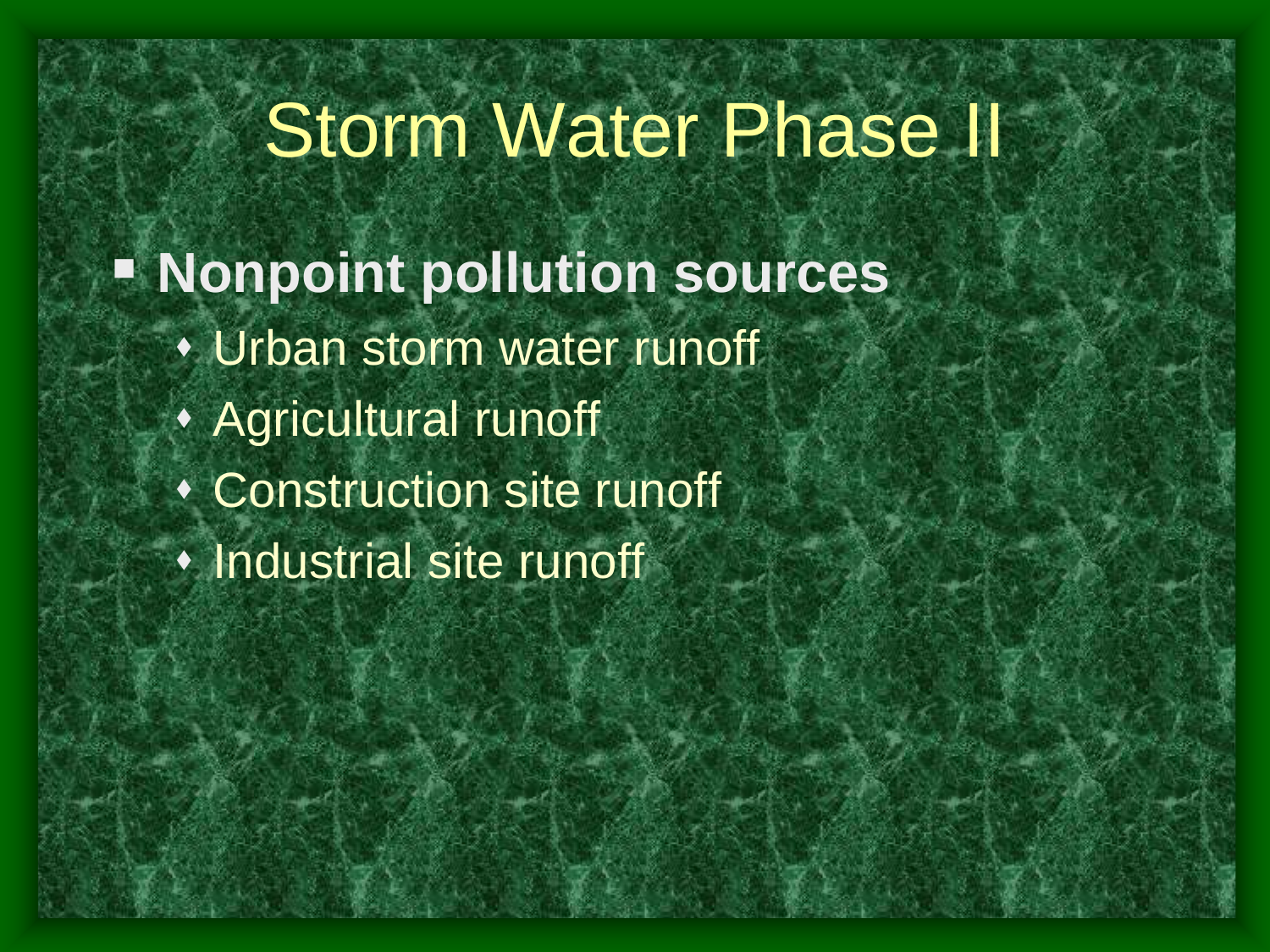#### **Phase I review**

- regulations adopted November 1990
- application began in 1992
- large & medium MS4s
- construction sites > 5 acres
- industrial activities
- exemptions
- DENR as permitting authority (1993)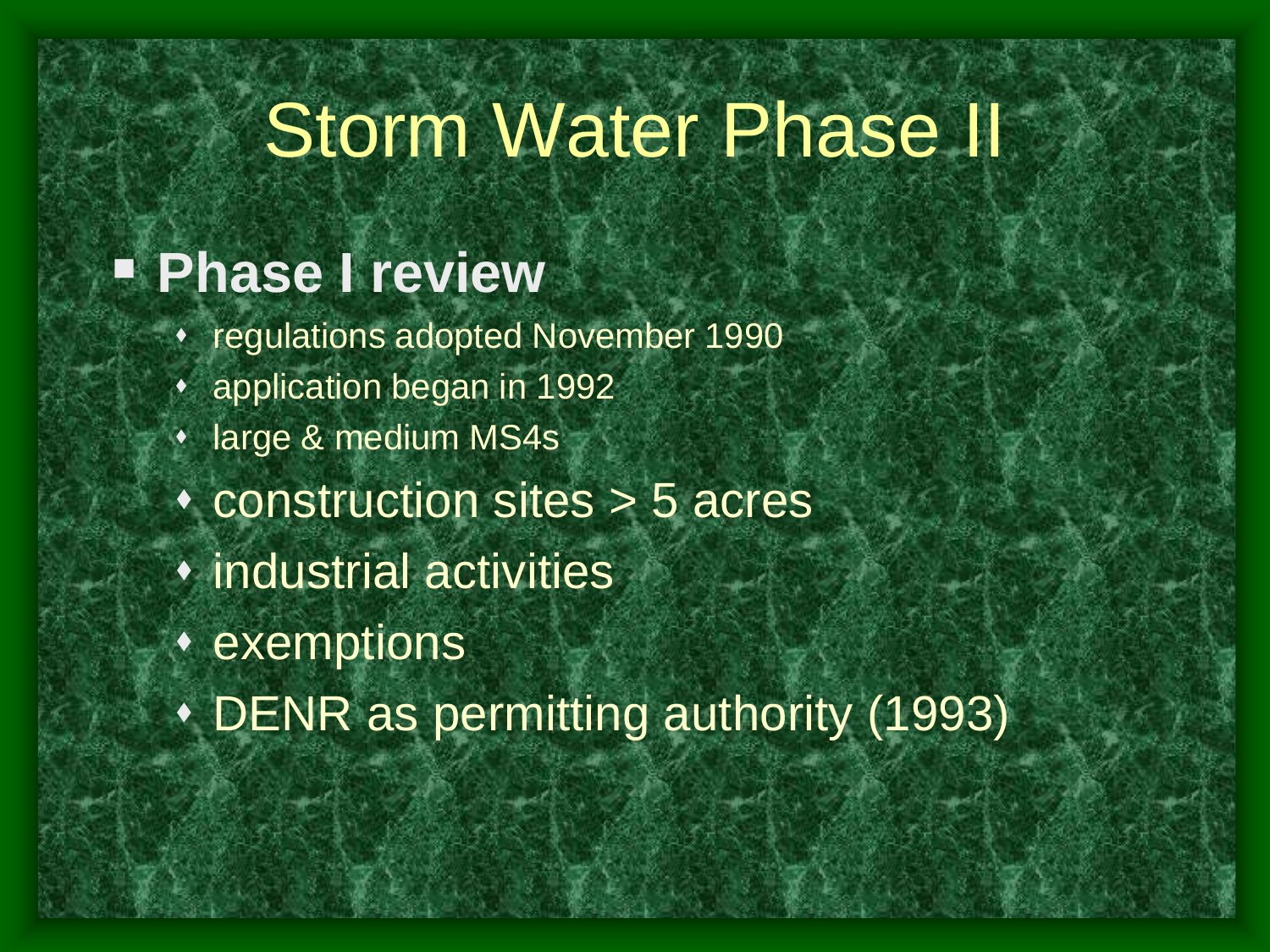#### **Phase II**

- final rule December 8, 1999
- ◆ effective March 10, 2003
- construction activities (January 1, 2003)
- DENR as permitting authority (1993)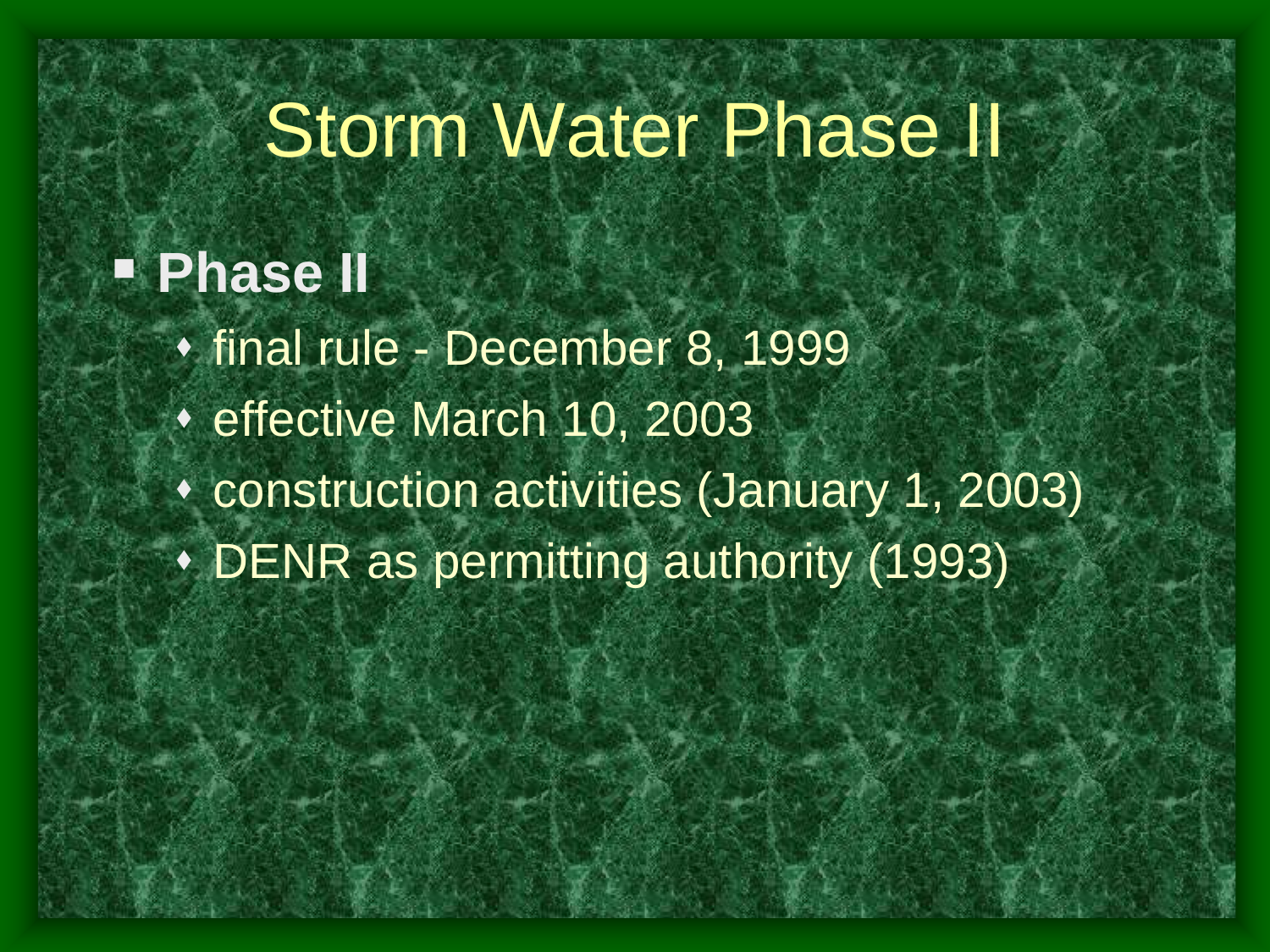#### **Who has to comply?**

- Local government in "urbanized" area
- Local government not in "urbanized" area
- Physical connection to covered local government
- Contributors to water body impairment
- Municipal industrial facilities
- Federal and state agency facilities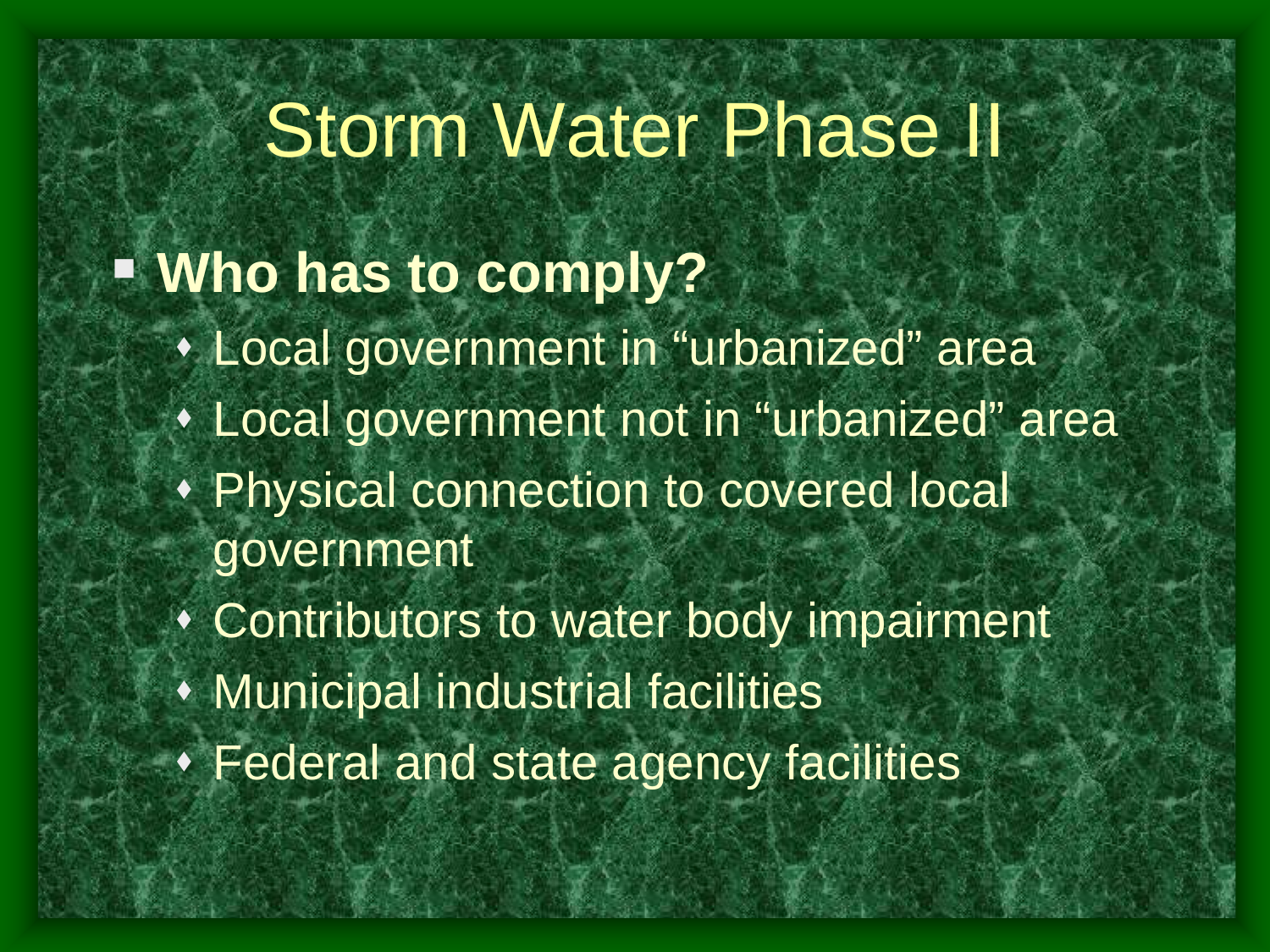Storm Water Phase II Impacted Communities in SD  $\checkmark$  Rapid City North Sioux City  $\checkmark$  Aberdeen Watertown **√Brookings √** Mitchell  $\checkmark$  Pierre Yankton  $\checkmark$  Huron Vermillion  $\checkmark$  Spearfish  $\checkmark$  Sturgis v SDDOT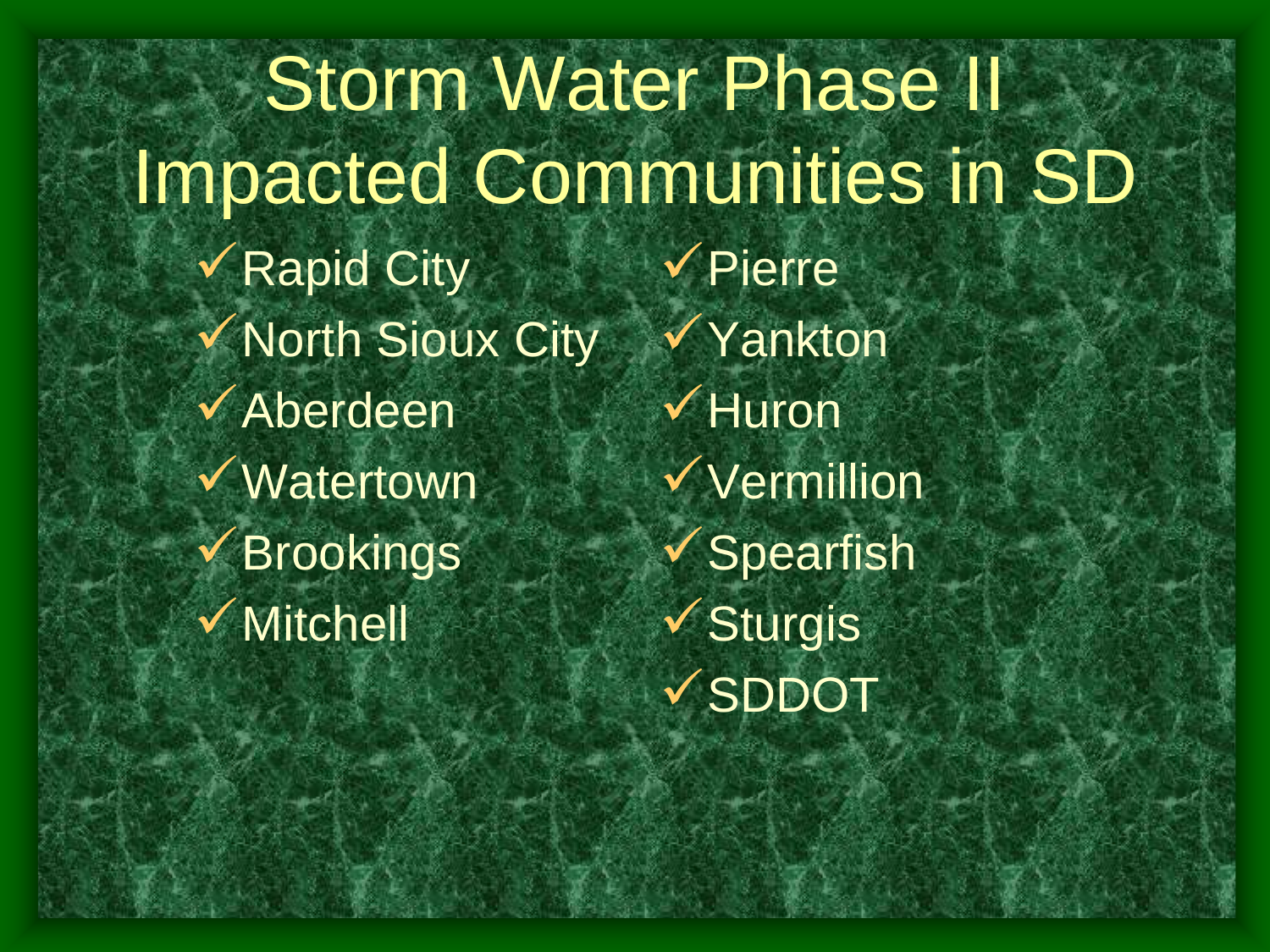#### **Who will be impacted?** The development community Contracting/Construction community The general public City government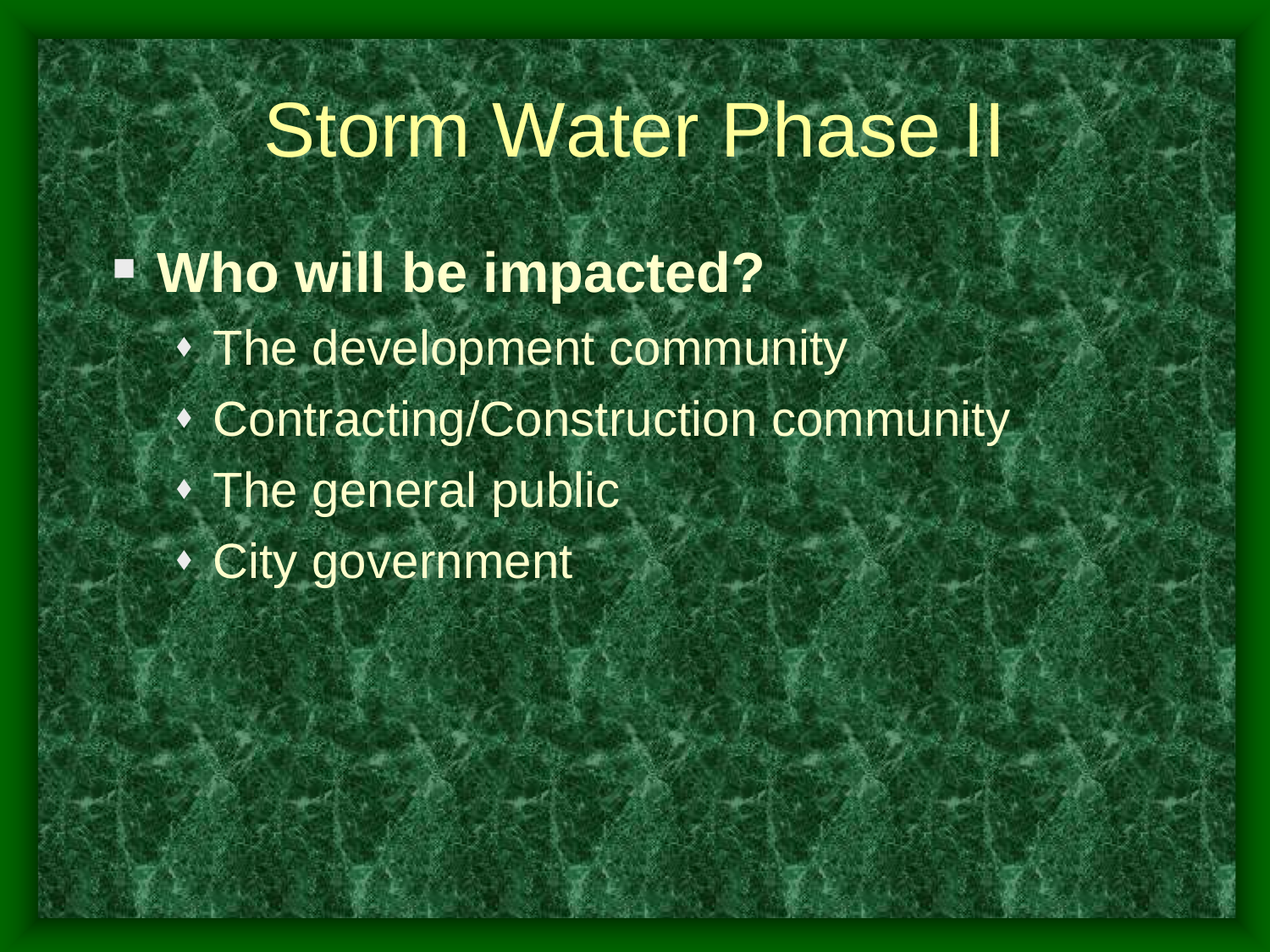- **Requirements - Construction and other**
	- construction: land disturbances > 1 acre • separate state permit coverage comply with local government requirements
	- local & state coordination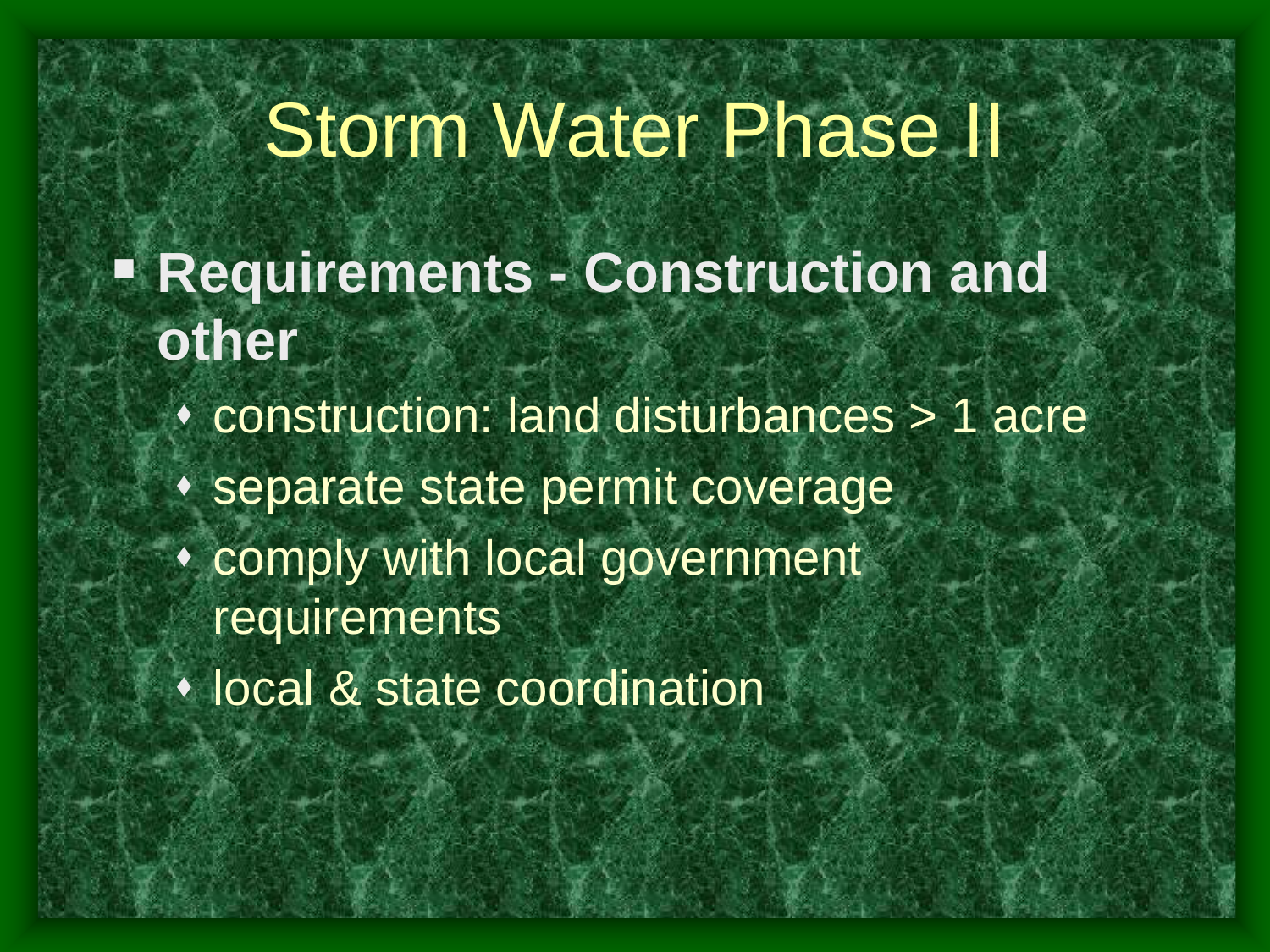#### **Requirements - MS4s**

- Best Management Practices(BMPS) for 6 minimum measures
- measurable goals
- schedule/frequency of activities
- **\*** responsible entity
- evaluation & assessment
- **\*** recordkeeping
- annual reporting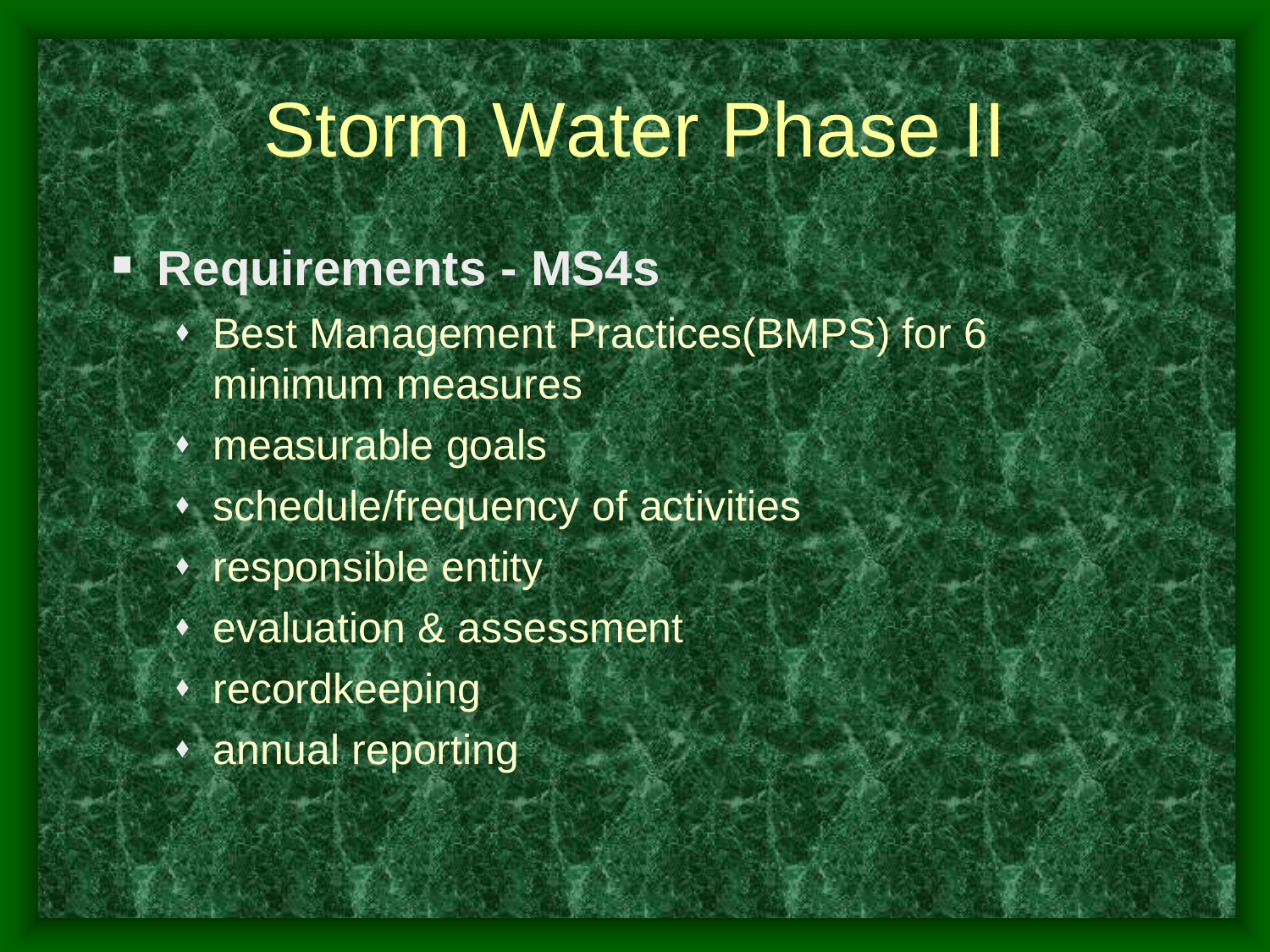**Six Minimum Control Measures • Public Education & Outreach**  Public Involvement & Participation **Illicit Discharge Detection and Elimination**  Construction Site Runoff Control Post-Construction Management Municipal Pollution Prevention/Housekeeping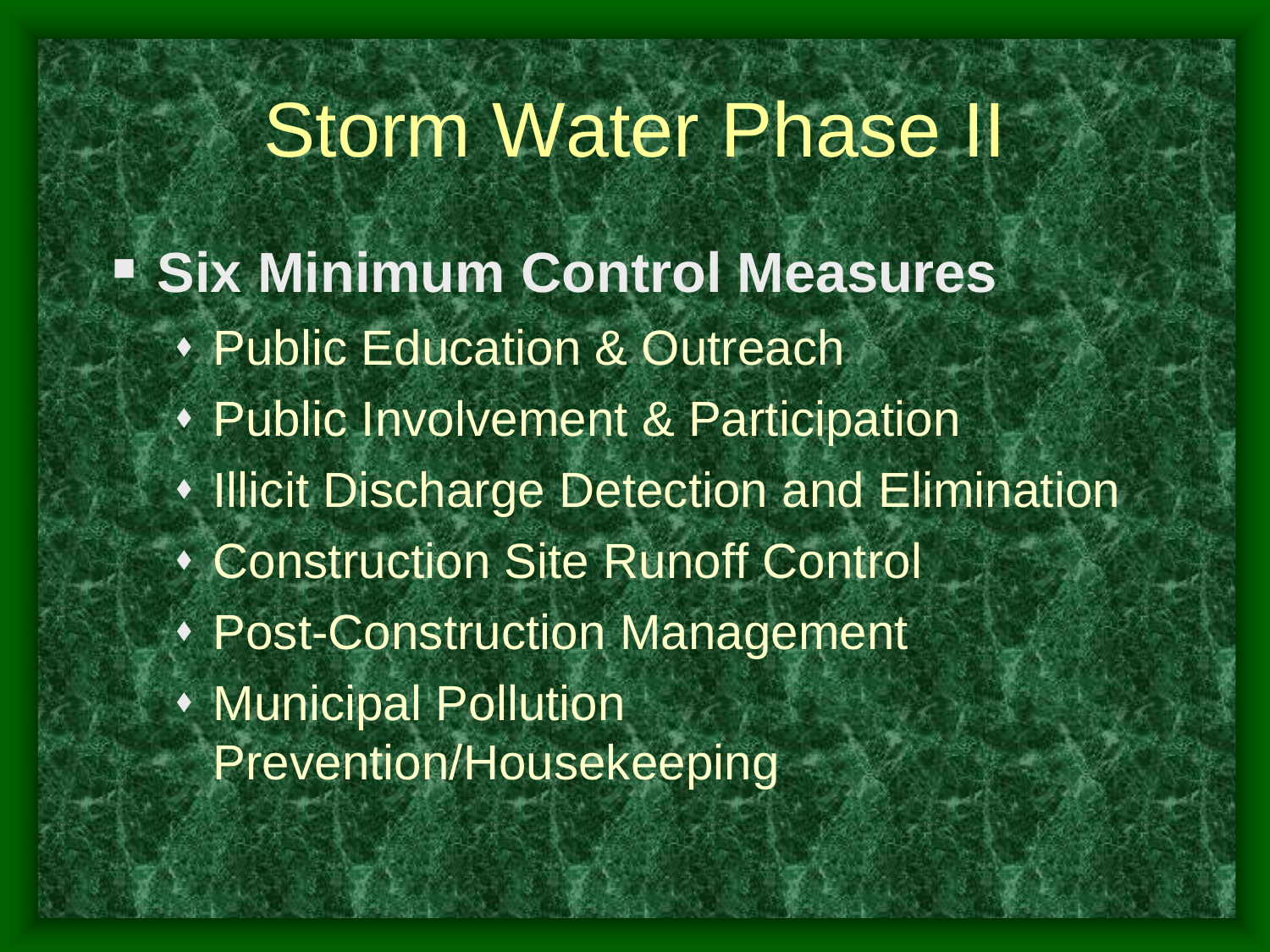- **Public Education & Outreach**
	- education &/or outreach program
	- **v** storm water impacts
	- individual's efforts to reduce pollution
	- **I** lawn and garden, household hazardous wastes, pet waste management
	- target audiences, displays, brochures, PSAs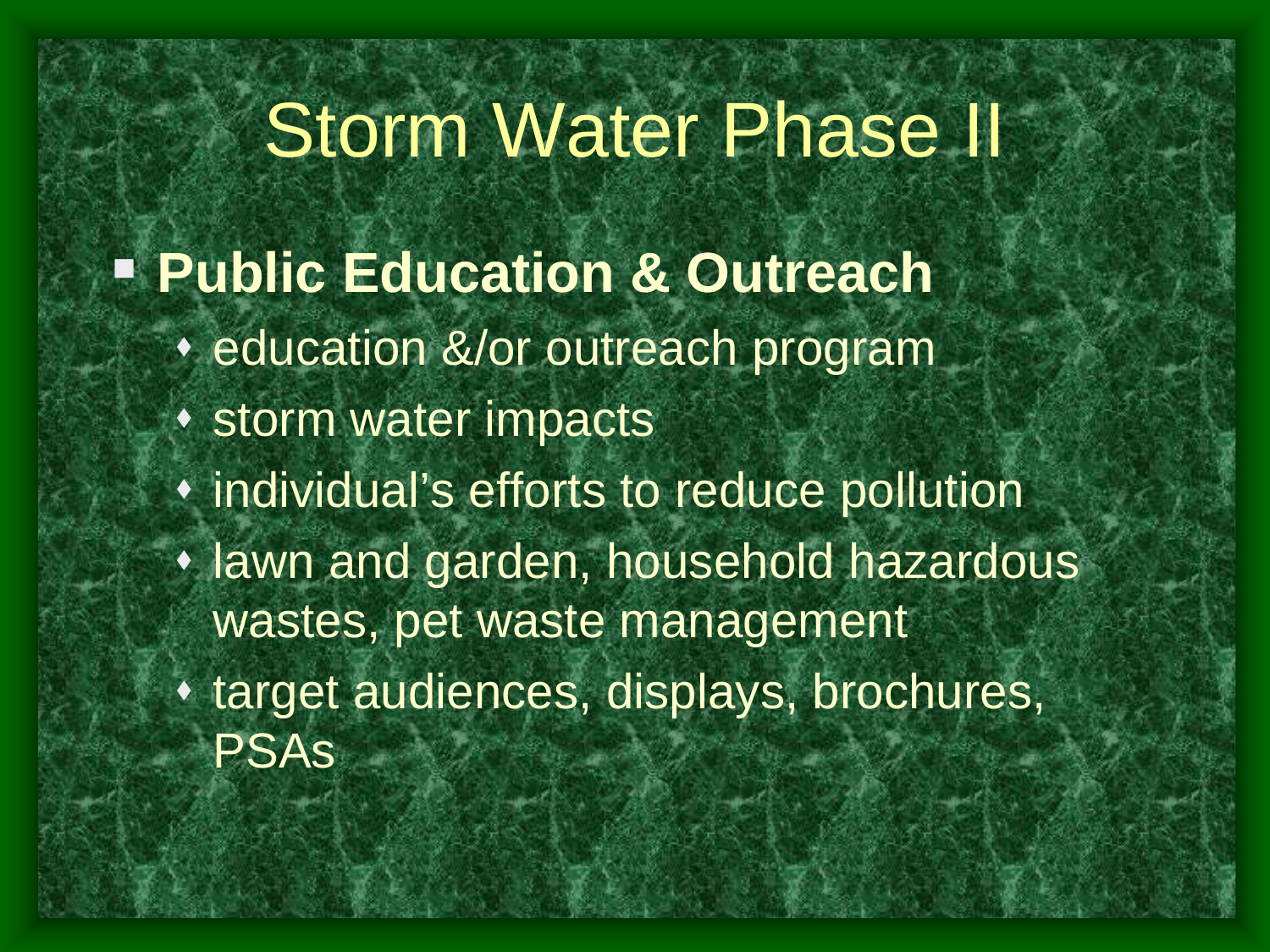**Public Involvement/Participation** minimum: public notice requirements **• development, implementation, and review**  storm drain stenciling, wetland restoration, annual stream clean-up, Adopt-a-Stream volunteers for education, task forces, stakeholder meetings, public hearings, open houses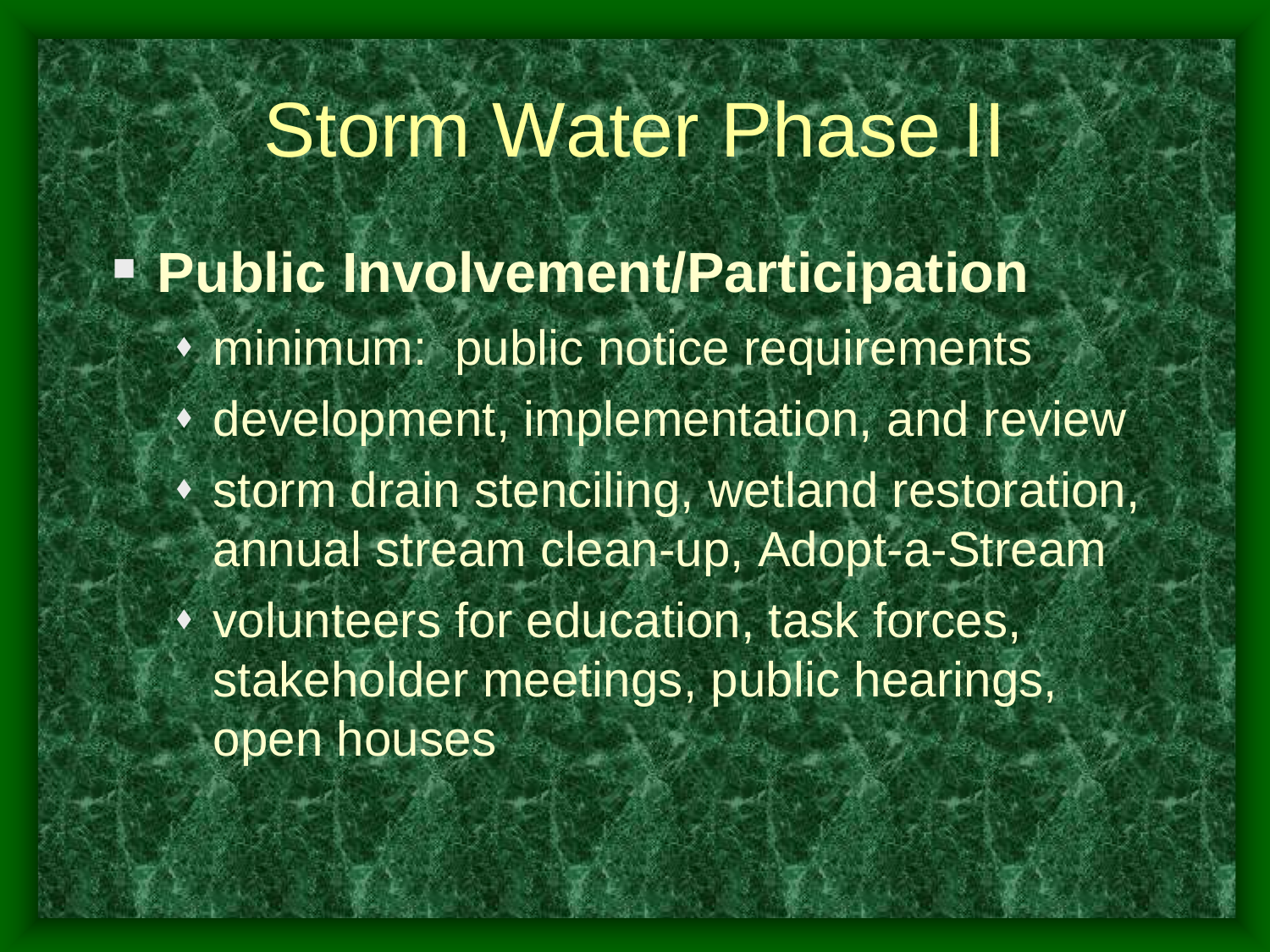- **Fillicit Discharge Detection & Elimination**
	- Up-dated storm sewer mapping
	- regulatory mechanism for the prohibition of non-storm water discharges
	- program: detect and eliminate (including enforcement)
	- inform/educate public employees, businesses, and general public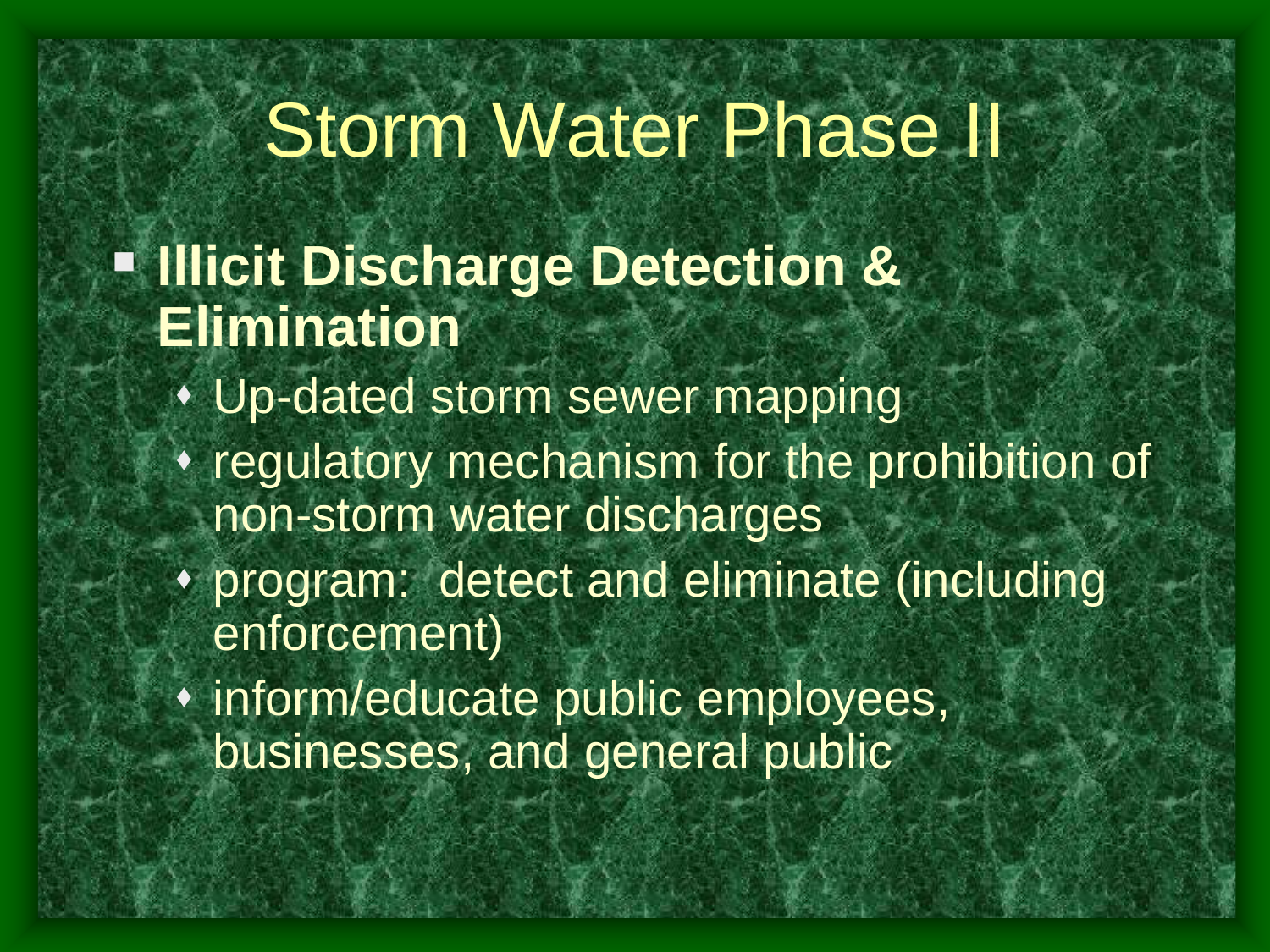- **Illicit Discharge Detection & Elimination** 
	- Household waste dumping
	- **· Irrigation**
	- **Groundwater**
	- **Street and parking lot wash water**
	- Lawn Clippings
	- Paint washout at curb
	- Oil Change dumping at inlets or in backyard areas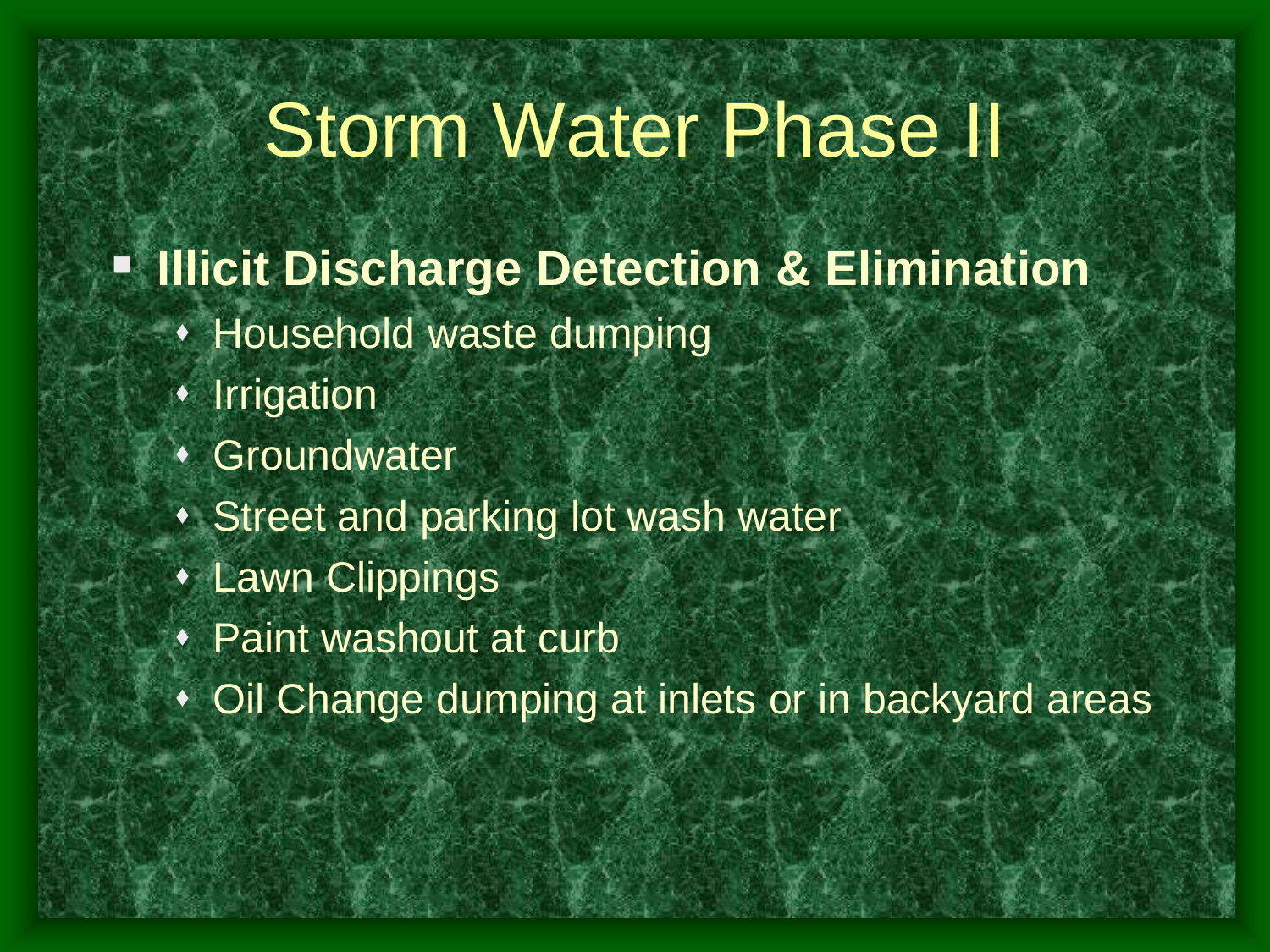- **Construction Site Runoff Control**
	- Erosion/sediment control ordinance with sanctions for non-compliance
	- Construction site waste control requirements
	- Site plan review procedures
	- Public input procedures and opportunities
	- Site inspection and enforcement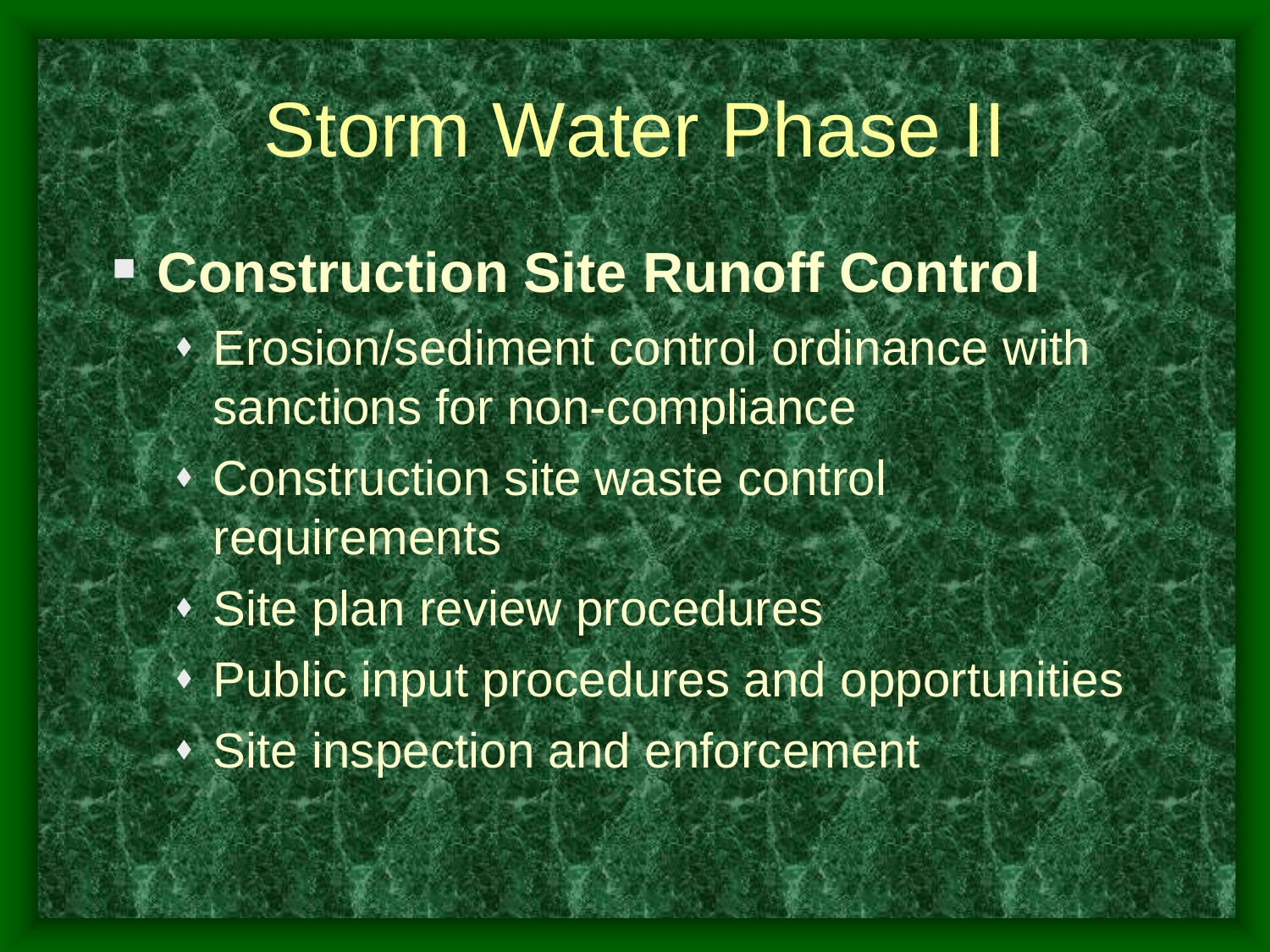**Construction Site Runoff Control** Runoff Control Erosion Control Sediment Control Good Housekeeping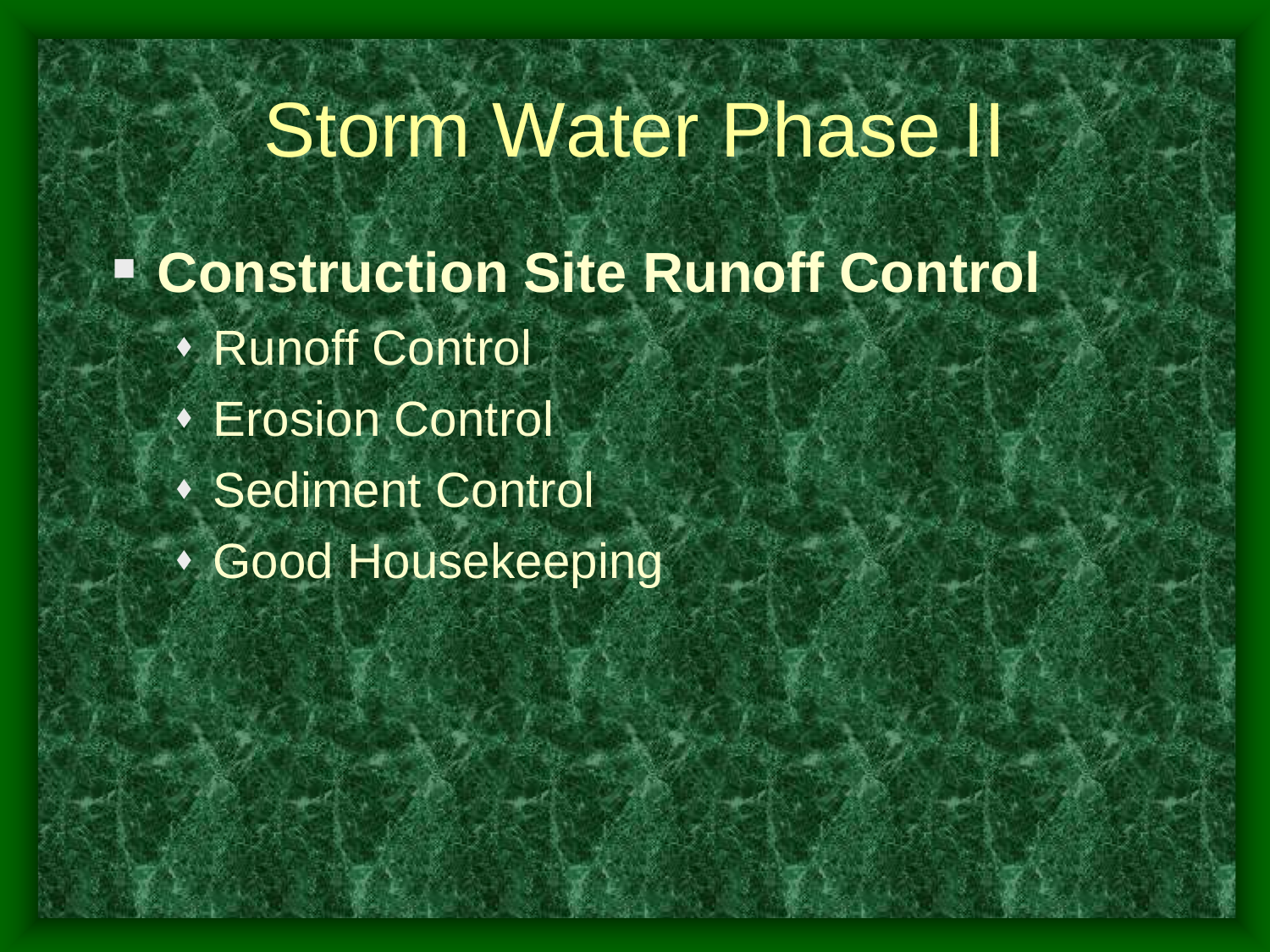#### **Post-Construction Management**

- long term O&M (policies & procedures)
- promote prevention vs treatment
- adopt BMP strategies appropriate for our community
- assess/revise existing programs and ordinances
- watershed-based planning, wetlands, open space, buffers, vegetation, reduced impervious surface area, education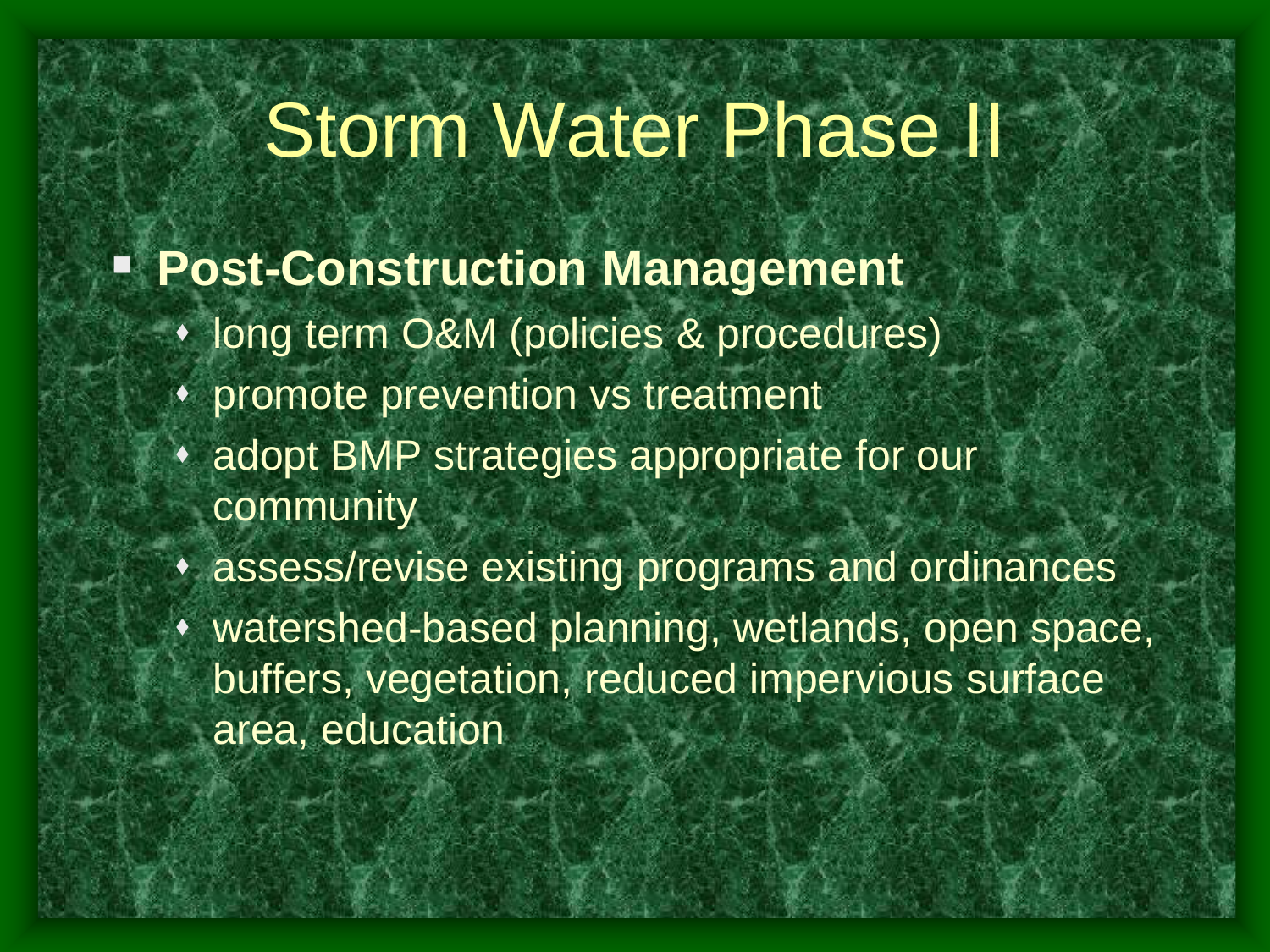**Pollution Prevention/Housekeeping** Operation and maintenance program Employee training to prevent and reduce pollution Fleet & building maintenance, MS4 maintenance, pet waste disposal, vehicle maintenance & washing, lawn care, snow disposal, parking lot and street cleaning